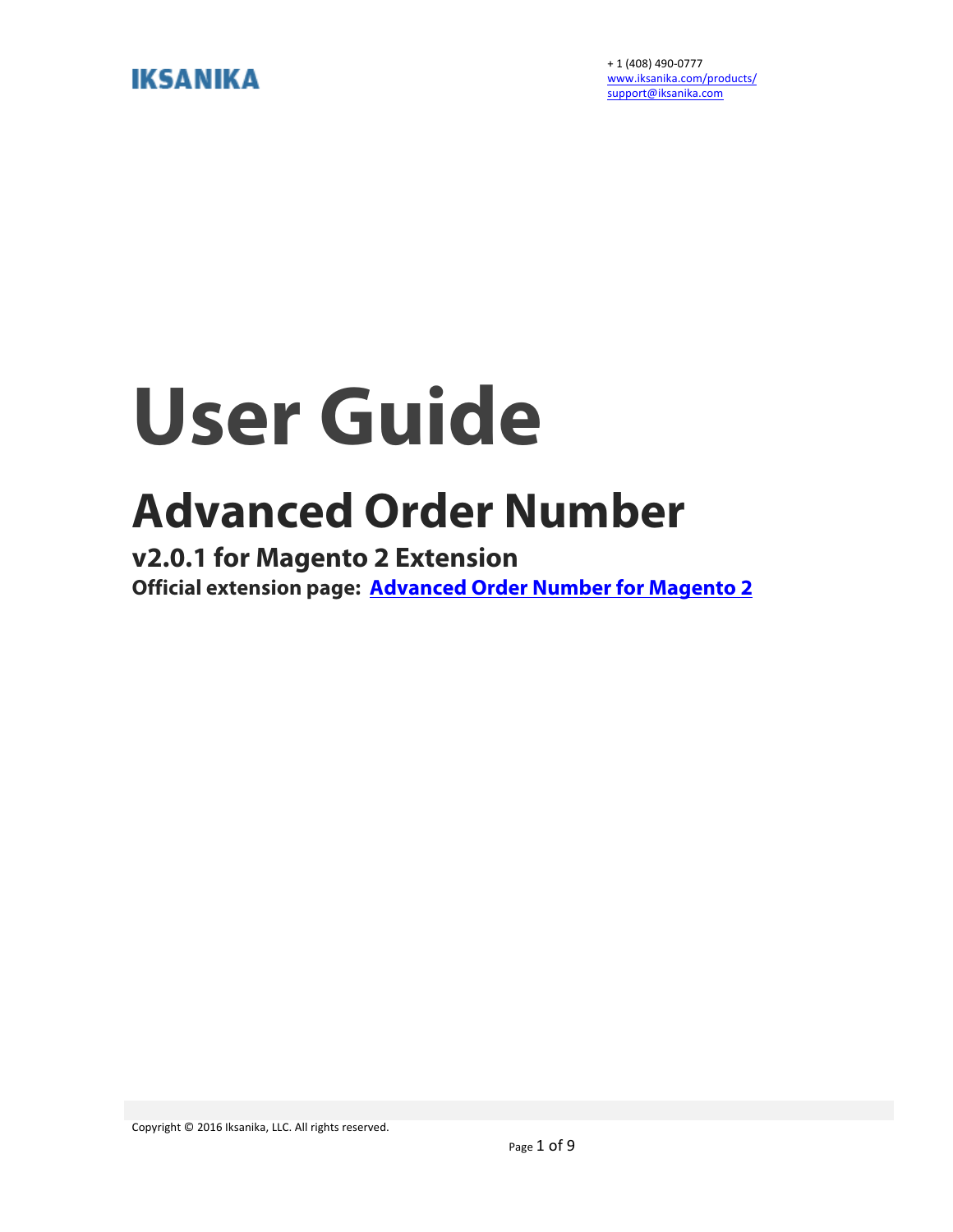

User Guide v2.0.1 <br>Advanced Order Number **Magento®** 2 Extensions<br>April 01, 2016 **Advanced Order Number** 

#### **Document Index**

| <b>Extension description</b>        |   |
|-------------------------------------|---|
| Advanced Order Number location      |   |
| How to use extension                |   |
| Advanced Order Number configuration | Λ |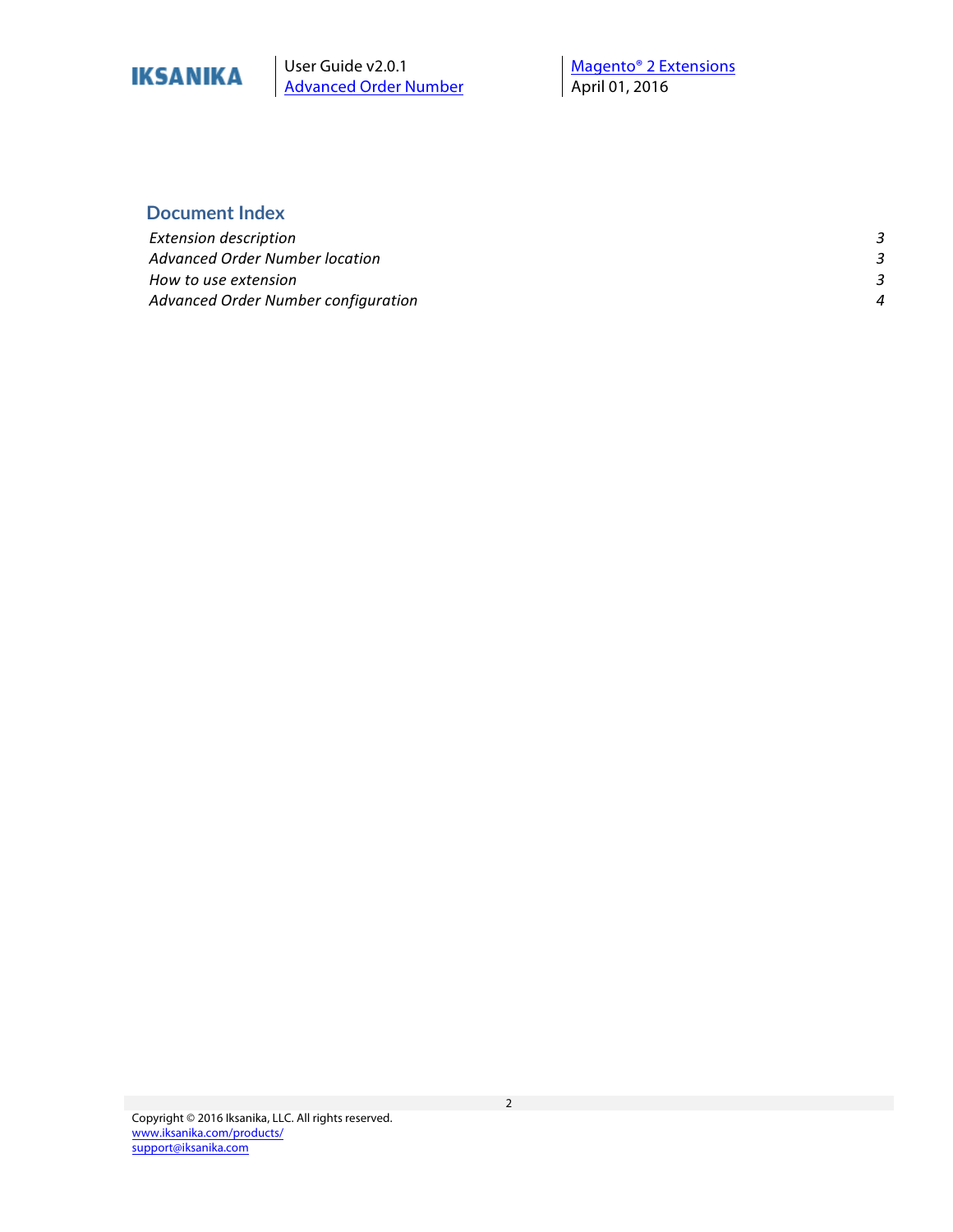### **IKSANIKA**

User Guide v2.0.1 Magento<sup>®</sup> 2 Extensions Advanced Order Number | April 01, 2016

#### **Extension description**

Custom Order Number extension for Magento 2 allows you to customize mask/pattern, starting number, prefixes, and postfixes for orders, invoices, shipments, and credit memos to meet your store business needs and make it more user-friendly.

#### **Advanced Order Number location**

After installing you can find extension configuration section under **'Store > 'Configuration' > 'IKSANIKA' > 'Order Number'** menu item.



#### **How to use extension**

To activate extension, you have to set **'Enabled'** option under **'General'** section to **'Yes'** option.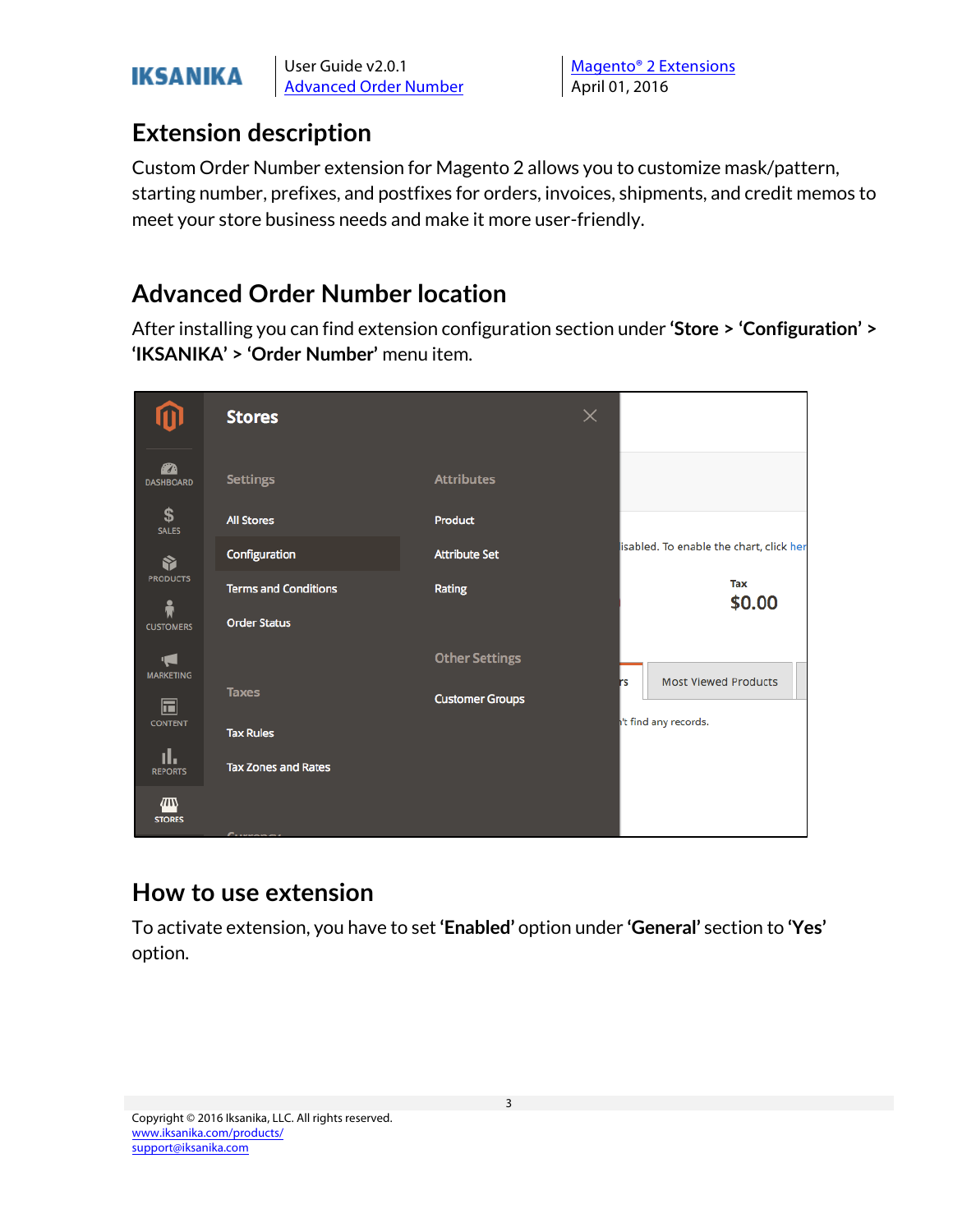| <b>IKSANIKA</b> |                         | User Guide v2.0.1<br><b>Advanced Order Number</b> | Magento <sup>®</sup> 2 Extensions<br>April 01, 2016 |                           |  |
|-----------------|-------------------------|---------------------------------------------------|-----------------------------------------------------|---------------------------|--|
| General         |                         |                                                   |                                                     | $(\widehat{\phantom{a}})$ |  |
|                 | Enabled<br>[store view] | Yes<br>Enable/Disable extension                   | ▲                                                   |                           |  |

After enabling Custom Order Number extension – all new orders, invoices, shipments, and credit memos will be generated by extension according to defined extension settings.

Settings for orders, invoices, shipments, and credit memos numbers located under own section:

| Order              |              |
|--------------------|--------------|
| Invoice            | $\checkmark$ |
| <b>Shipping</b>    |              |
| <b>Credit Memo</b> |              |

Core entity if Order, so first of all you have to configure settings for order numbers.

#### **Advanced Order Number configuration**

Under **'Order'** you have numerous settings options to customize order number.

| <b>Number Format</b><br>[website] | ORDER-{yy}-{mm}-{counter}                                                                                                                                                                                                                          |
|-----------------------------------|----------------------------------------------------------------------------------------------------------------------------------------------------------------------------------------------------------------------------------------------------|
|                                   | Field support variables which you can use: {yyyy}, {yy}, {m}, {mm},<br>{d}, {dd}, {store}, {counter}. For example you can type: ORDER-<br>{yyyy}-{mm}-{counter} in the field. As result you order number<br>will looks like: ORDER-2014-01-0000111 |

**'Number Format'** allows you to specify pattern which will generate each next order number. You can set any letters and digits as well as list of predefined variables. Variables are special markers which will be automatically changed by extension with appropriate dynamic values generated by extension or your store.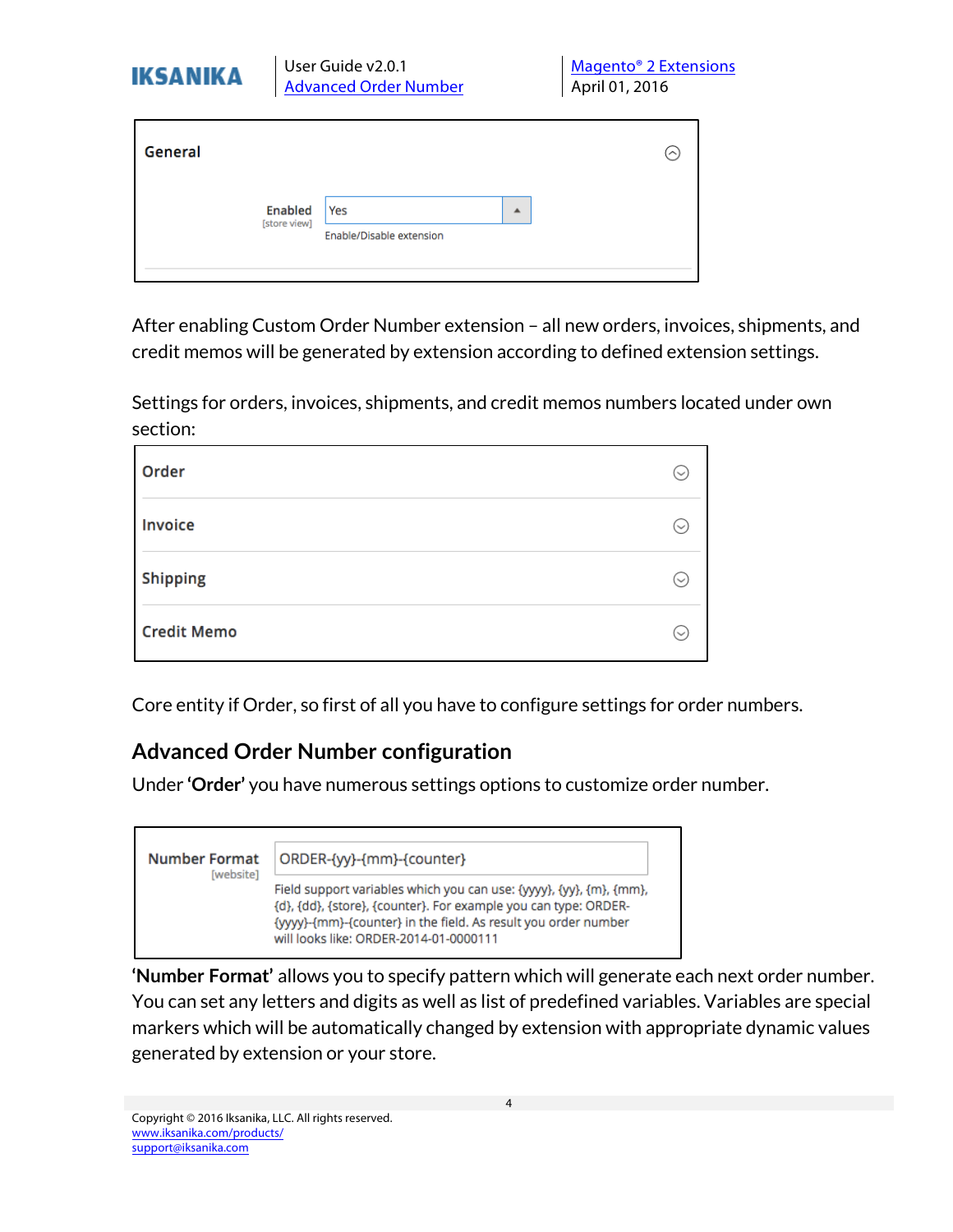

List of predefined variables, which will be replaced by extension:

- **{yyyy}** A full numeric representation of a year, 4 digits
- **{yy}**

A two digit representation of a year

- **{m}**

Numeric representation of a month, without leading zeros

- **{mm}**

Numeric representation of a month, with leading zeros

- **{d}** Day of the month without leading zeros
- **{dd}** Day of the month, 2 digits with leading zeros
- **{store}** Internal Magento store ID, digits value
- **{counter}**

Internal Magento order ID, generated unique identification of the order

So, for example pattern **'ORDER-{yy}-{mm}-{counter}'** will looks like: **'ORDER-17-05-0135'.**

You can define behavior of **{counter}** variable with next settings:

| <b>Counter Start Value</b><br>[website]             | 1                                                                                                                                            |
|-----------------------------------------------------|----------------------------------------------------------------------------------------------------------------------------------------------|
| <b>Increment Step</b><br>[website]                  | 1<br>Value by which counter will be increased. For example now counter<br>value is 004. If increment step is 2, then next value will be 006. |
| <b>Counter Padding</b><br>[website]                 | 8<br>Pad a counter to a certain length. If the order number is 4 and<br>counter padding is 6, then extension will pad counter to value 0004. |
| <b>Reset Counter on Date Change</b><br>[store view] | Never                                                                                                                                        |
| <b>Reset Counter</b><br>[store view]                | <b>No</b><br>If you really need to reset current counter value to the starting<br>number, tick the checkbox and click 'Save'                 |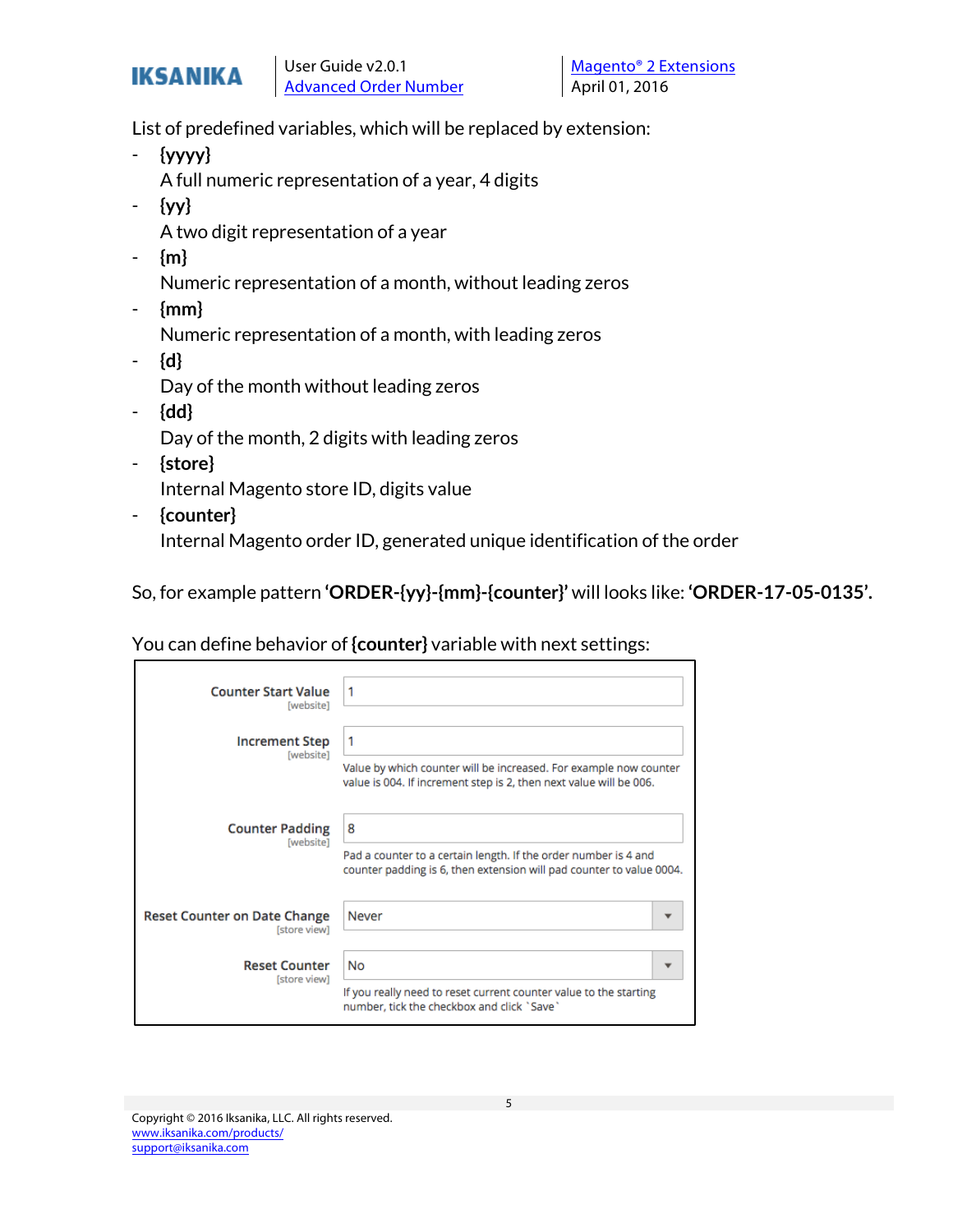

**'Counter Start Value'** - is numeric value. It is a very first value which will be generated by extension after extension activation, or after counter reset.

**'Increment Step'** – is numeric value. It is value by which counter will be increased. For example: current value of counter is 00055, the **'Increment Step'** is 6, then next counter value generated by extension will be 00061.

**'Counter Padding'** – is numeric value. It will pad the counter to certain lengths. For example counter value is 55, the **'Counter Padding'** value is 8, then extension will adjust final counter value to 00000055.

**'Reset Counter on Date Change'** – which will reset or not counter value to **'Counter Start Value'** each: Year, Month, Day.

**'Reset Counter'** – by set Yes value and clicking **'Save'** settings button, extension will reset **{counter}** to default settings by taking in consideration **'Counter Start Value', 'Increment Step', 'Counter Padding'** settings.

**NOTE: You always should take in consideration, that final generated order number value should be always unique across your store, otherwise your Magento store will fall each time when duplicated order number value will be generated! So be careful when you configuring order number settings.** 

All those order number settings can be inherited by Invoice, Shipping and Credit Memos. In this case you have to activate **'Save as Order Number'** in appropriate section with **'Yes'** option.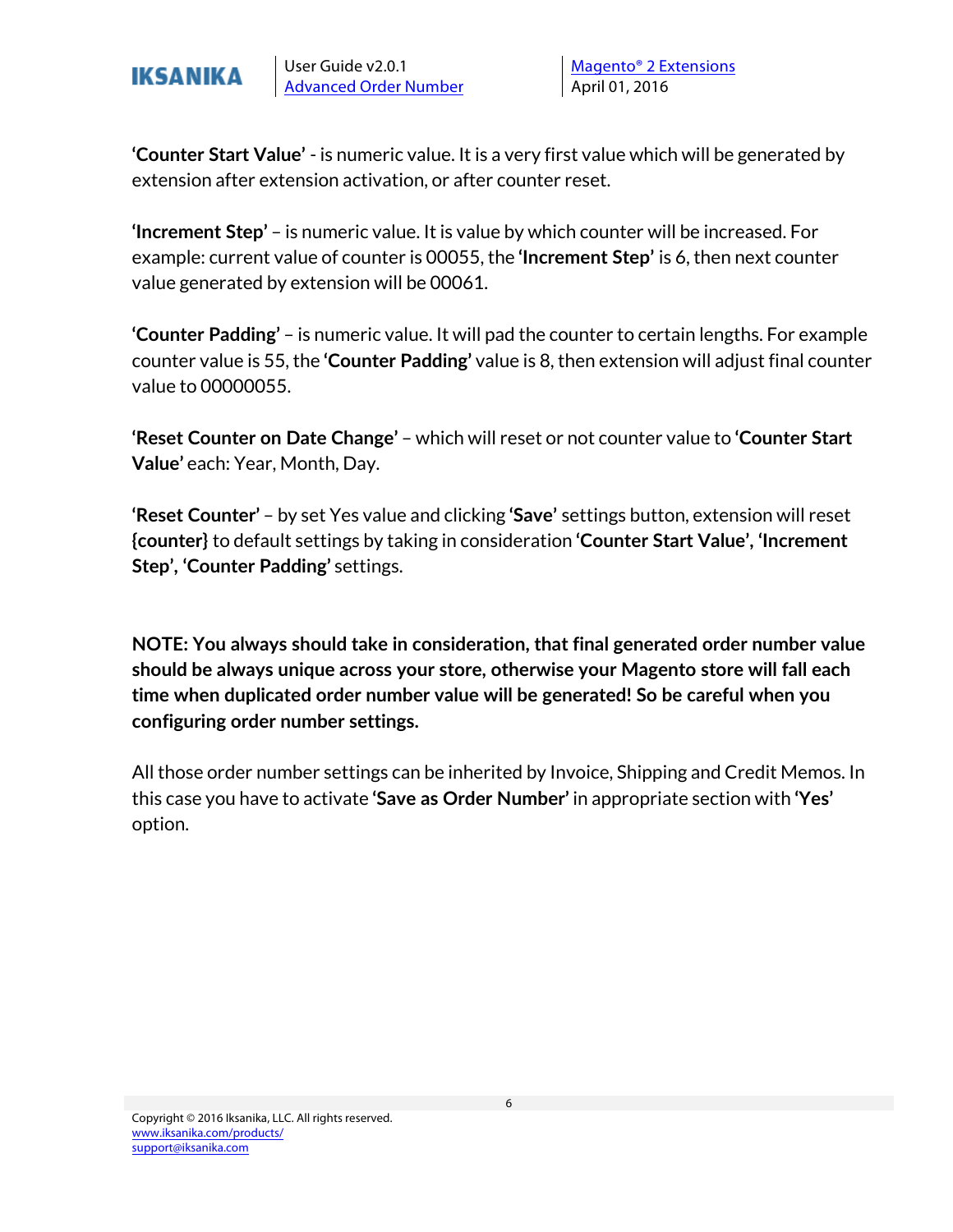| User Guide v2.0.1<br><b>IKSANIKA</b><br><b>Advanced Order Number</b> |                                     | <b>Magento<sup>®</sup> 2 Extensions</b><br>April 01, 2016   |                         |  |                           |
|----------------------------------------------------------------------|-------------------------------------|-------------------------------------------------------------|-------------------------|--|---------------------------|
| Invoice                                                              |                                     |                                                             |                         |  | $(\widehat{\phantom{a}})$ |
| Same as Order Number                                                 | [store view]<br>Prefix<br>[website] | Yes<br><b>INVOICE-</b><br>Prefix added before order number. | $\overline{\mathbf{v}}$ |  |                           |
| <b>Shipping</b>                                                      |                                     |                                                             |                         |  | $(\sim)$                  |
| <b>Credit Memo</b>                                                   |                                     |                                                             |                         |  |                           |

If **'Same as Order Number'** is active you can specify **'Prefix'** which will be added before order unique number, which is generated by settings in Order section.

If you want to specify own custom pattern for invoices, shipping, credit memos you can deactivate **'Save as Order Number'** with **'No'** option. In this case full stack of settings for customization will appear in same way as Order section.

7

| <b>Invoice</b>                           |                                                                                                                                                                                                                                 |
|------------------------------------------|---------------------------------------------------------------------------------------------------------------------------------------------------------------------------------------------------------------------------------|
| Same as Order Number                     | No                                                                                                                                                                                                                              |
| [store view]                             | ▲                                                                                                                                                                                                                               |
| Prefix                                   | <b>INVOICE-</b>                                                                                                                                                                                                                 |
| [website]                                | Prefix added before order number.                                                                                                                                                                                               |
| <b>Number Format</b><br><b>Iwebsite1</b> | INVOICE-{yy}-{mm}-{counter}<br>Field support variables which you can use: {yyyy}, {yy}, {m},<br>{mm}, {d}, {dd}, {store}, {counter}. For example you can type:<br>ORDER-{yyyy}-{mm}-{counter} in the field. As result you order |
| <b>Counter Start Value</b>               | number will looks like: ORDER-2014-01-0000111                                                                                                                                                                                   |
| [website]                                | 1                                                                                                                                                                                                                               |
| <b>Increment Step</b><br>[website]       | 1<br>Value by which counter will be increased. For example now<br>counter value is 004. If increment step is 2, then next value will<br>be 006.                                                                                 |
| <b>Counter Padding</b><br>[website]      | 8<br>Pad a counter to a certain length. If the order number is 4 and<br>counter padding is 6, then extension will pad counter to value<br>0004.                                                                                 |
| <b>Reset Counter on Date Change</b>      | Never                                                                                                                                                                                                                           |
| <b>Istore view1</b>                      | $\overline{\mathbf{v}}$                                                                                                                                                                                                         |

Copyright © 2016 Iksanika, LLC. All rights reserved. www.iksanika.com/products/ support@iksanika.com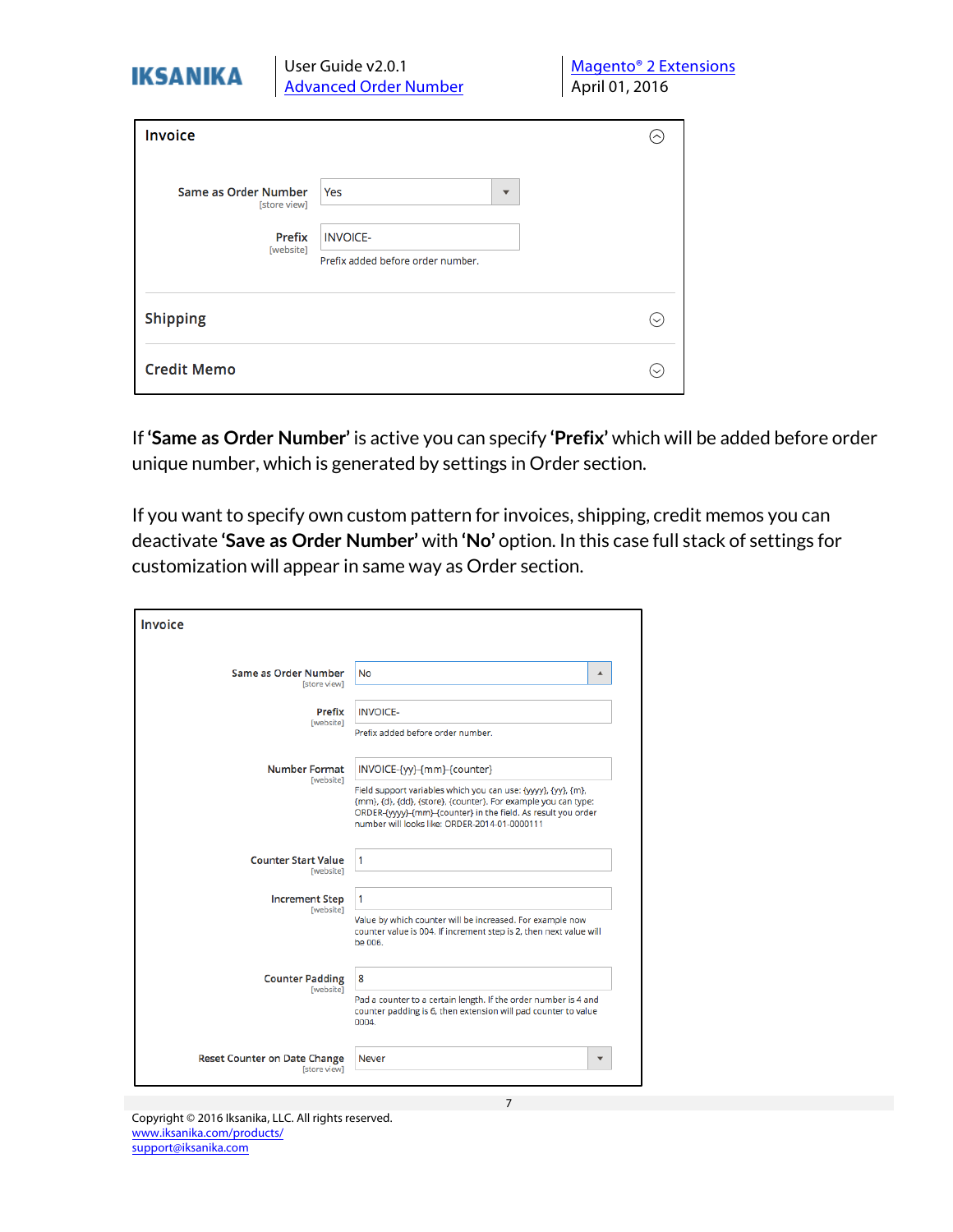

User Guide v2.0.1 Magento® 2 Extensions

#### **How Order Number appears in frontend**

Orders numbers customized by Advanced Order Number for the Magento 2 platform, will appears across the platform, which means for customers in front-end as well.

For example, on thank you page after order placed:



As well as on customers' orders history and status pages:

| LUMA                                                                                       | What's New<br>Women                                                       | Men<br>Gear                  | <b>Training</b><br>Sale |                                        | ₿<br>Search entire store here<br>$\alpha$ |
|--------------------------------------------------------------------------------------------|---------------------------------------------------------------------------|------------------------------|-------------------------|----------------------------------------|-------------------------------------------|
| My Account<br><b>My Orders</b><br>My Downloadable Products<br>My Wish List                 | May 5, 2022<br>Reorder<br><b>Items Ordered</b>                            | Order # ORDER-22-05-00000004 |                         | PENDING                                | 帚 Print Order                             |
| Address Book<br><b>Account Information</b><br>Stored Payment Methods<br>My Product Reviews | <b>Product Name</b><br><b>Radiant Tee</b><br>Size<br>S<br>Color<br>Orange | <b>SKU</b><br>WS12-S-Orange  |                         | Price<br>Qty<br>CHF22.00<br>Ordered: 1 | Subtotal<br>CHF22.00                      |
| Newsletter Subscriptions                                                                   |                                                                           |                              |                         | Subtotal<br>Chinning 0 Handlin         | CHF22.00<br>CUTE                          |

Copyright © 2016 Iksanika, LLC. All rights reserved. www.iksanika.com/products/ support@iksanika.com